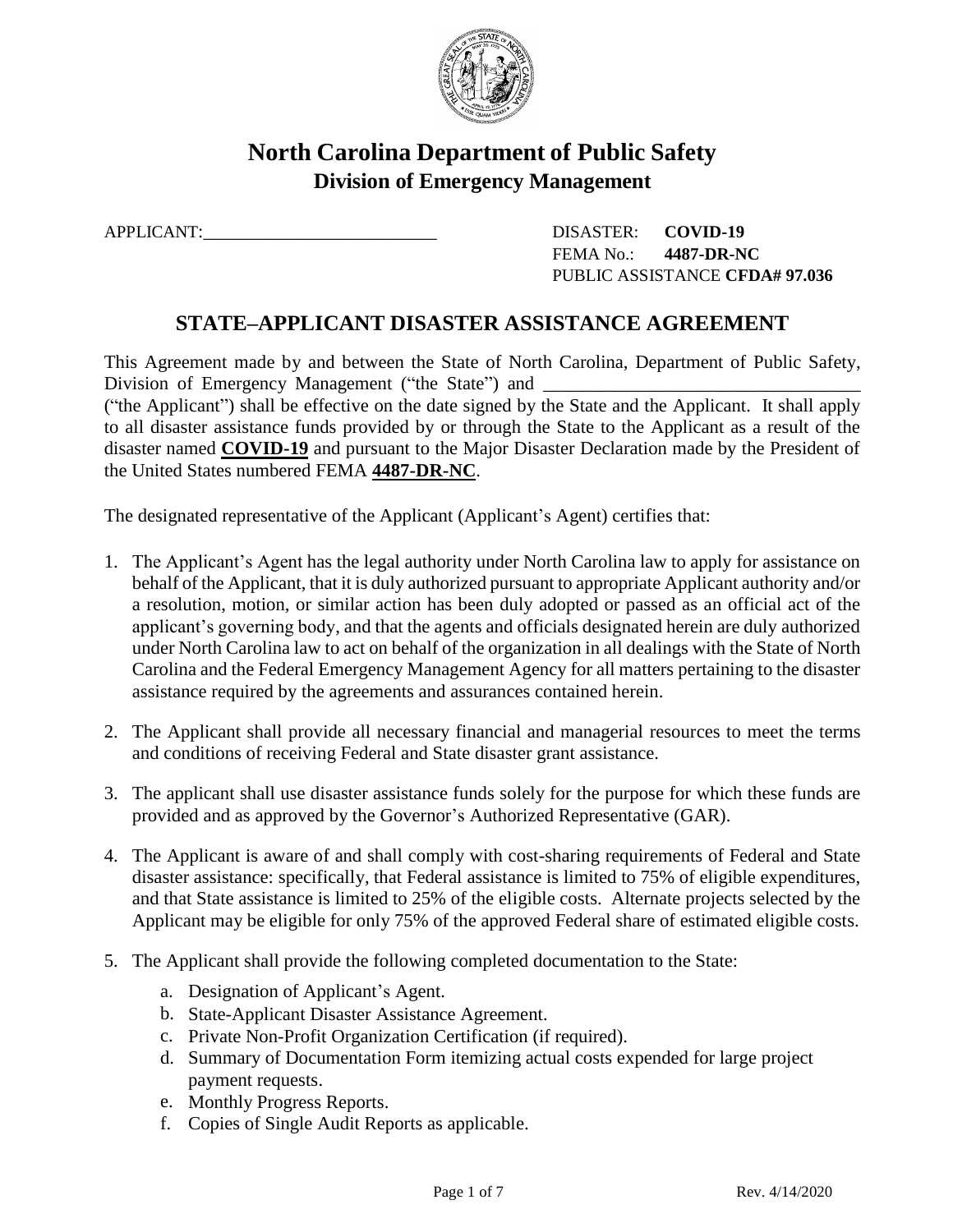#### **If the Applicant fails to provide any of the above documentation, the State will be under no obligation to reimburse the Applicant for eligible expenses.**

- 6. The Applicant shall establish and maintain a proper accounting system to record expenditures of disaster assistance funds in accordance with generally accepted accounting principles or as directed by the Governor's Authorized Representative. If applicable, the Applicant shall conduct audit(s) pursuant to the Single Audit Act of 1984, 31 U.S.C. § 7501 et. seq., 44 C.F.R. Part 14, 2 C.F.R. Part 200, OMB Circular A-133, "Audits of States, Local Governments and Non-profit Organizations," and applicable North Carolina laws, rules and regulations.
- 7. The Applicant shall provide to the State monthly Progress Reports for all open large projects funded by State and Federal disaster assistance grants. The first Progress Report shall be due on the 10th day of the first month following initiation of the project and subsequent Progress Reports will be due on the 10th day of every month thereafter until project completion. Forms and reporting requirements will be provided by the Governor's Authorized Representative (GAR).
- 8. The Applicant, its employees and agents, including consultants, contractors and subcontractors to be paid with funds provided under this Agreement, shall give State and Federal agencies designated by the Governor's Authorized Representative (GAR), full access to and the right to examine all records and documents related to the use of disaster assistance funds.
- 9. The Applicant shall return to the State, within thirty (30) days of a request by the Governor's Authorized Representative (GAR), any funds advanced to the Applicant that are not supported by audit or other Federal or State review of documentation maintained by the Applicant.
- 10. The Applicant shall comply with all applicable codes and standards in the completion of eligible work to repair or replace damaged public facilities.
- 11. The Applicant shall comply with all applicable provisions of Federal and State statutes, rules and regulations regarding the procurement of goods and services and regarding contracts for the repair and restoration of public facilities.
- 12. The Applicant shall begin and complete all items of work within the time limits established by the Governor's Authorized Representative (GAR) and in accordance with applicable Federal and State statues, rules and regulations.
- 13. The Applicant shall request a final inspection within ninety (90) days after completion of each and every large project funded under this Agreement, or within ninety (90) days after the expiration of the time limit established for each project under Paragraph 12 above, whichever occurs first. Applicant shall present all supporting documentation to State and/or Federal inspectors at the time of final inspection. **The State, as Grantee, reserves the right to conduct a final inspection of any large project after expiration of the ninety-day (90-day) period and to reimburse Applicant only for costs documented at the time of final inspection.**
- 14. The Applicant shall comply with all applicable Federal and State statutes, rules and regulations for publicly financed or assisted contracts including, but not limited to, non-discrimination, labor standard, and access by the physically handicapped.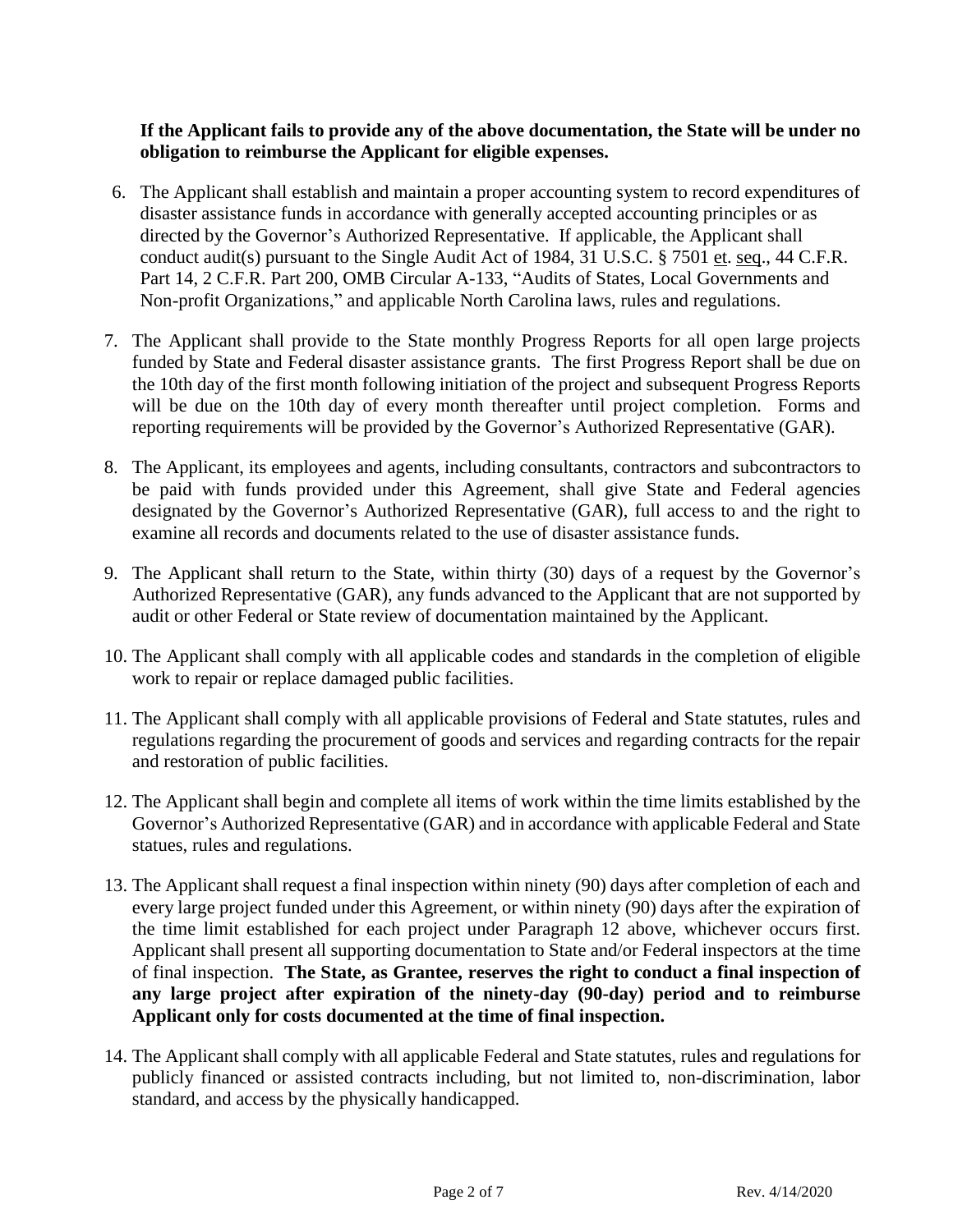- 15. The Applicant's Designated Agent shall execute and comply with the Lobbying Prohibition certification incorporated herein as Attachment A.
- 16. The Applicant's Designated Agent shall execute and comply with the Statement of Assurances (SF 424D) document incorporated herein as Attachment B.
- 17. The Applicant shall not enter into cost-plus-percentage-of-cost contracts for any contracts subject to this Agreement including for debris removal, emergency protective measures, or completion of disaster restoration or repair work.
- 18. The Applicant shall not enter into contracts for which payment is contingent upon receipt of State or Federal funds.
- 19. The Applicant shall not enter into any contract with any entity that is debarred or suspended from participation in Federal Assistance. The State and/or FEMA will not be under any obligation to reimburse Applicant for payments made to a debarred or suspended contractor. Applicant may search for debarred or suspended contractors on the "Excluded Parties List System" (EPLS) at the following website: [www.sam.gov.](http://www.sam.gov/) The Applicant shall be responsible to ensure that it has checked the State Debarred Vendors Listing, <http://www.pandc.nc.gov/actions.asp> to verify that contractors, Subapplicants or Sub-Recipients have not been suspended or debarred from doing business with federal or State government.
- 20. The Applicant shall comply with the provisions of 42 U.S.C. § 5155 (Section 312 of the Stafford Act) which prohibits duplication of benefits. Applicant shall notify State immediately if any other source of funds is available to offset disaster assistance provided pursuant to this Agreement. Applicant agrees that eligible costs under this Agreement will be reduced by duplicate benefits received from any other source.
- 21. The Applicant shall comply with all uniform grant administration requirements required by State and Federal statutes, rules and regulations, including but not limited to, the Robert T. Stafford Disaster Relief and Emergency assistance Act, Public Law 93-288, as amended, Title 44 of the Code of Federal Regulations, 2 C.F.R. Part 200, applicable OMB Circulars, and policy guidance issued by the Federal Emergency Management Agency (FEMA).
- 22. If the Applicant pays contractors, subcontractors or consultants with funds provided through this Agreement, the Applicant shall include language in all contracts that binds the contractor, subcontractor or consultant to the terms and conditions of this Agreement with the State. Contractual arrangements with contractors, subcontractors or consultants shall in no way relieve the Applicant of its responsibilities to ensure that all funds provided through this Agreement are administered in accordance with all State and Federal requirements.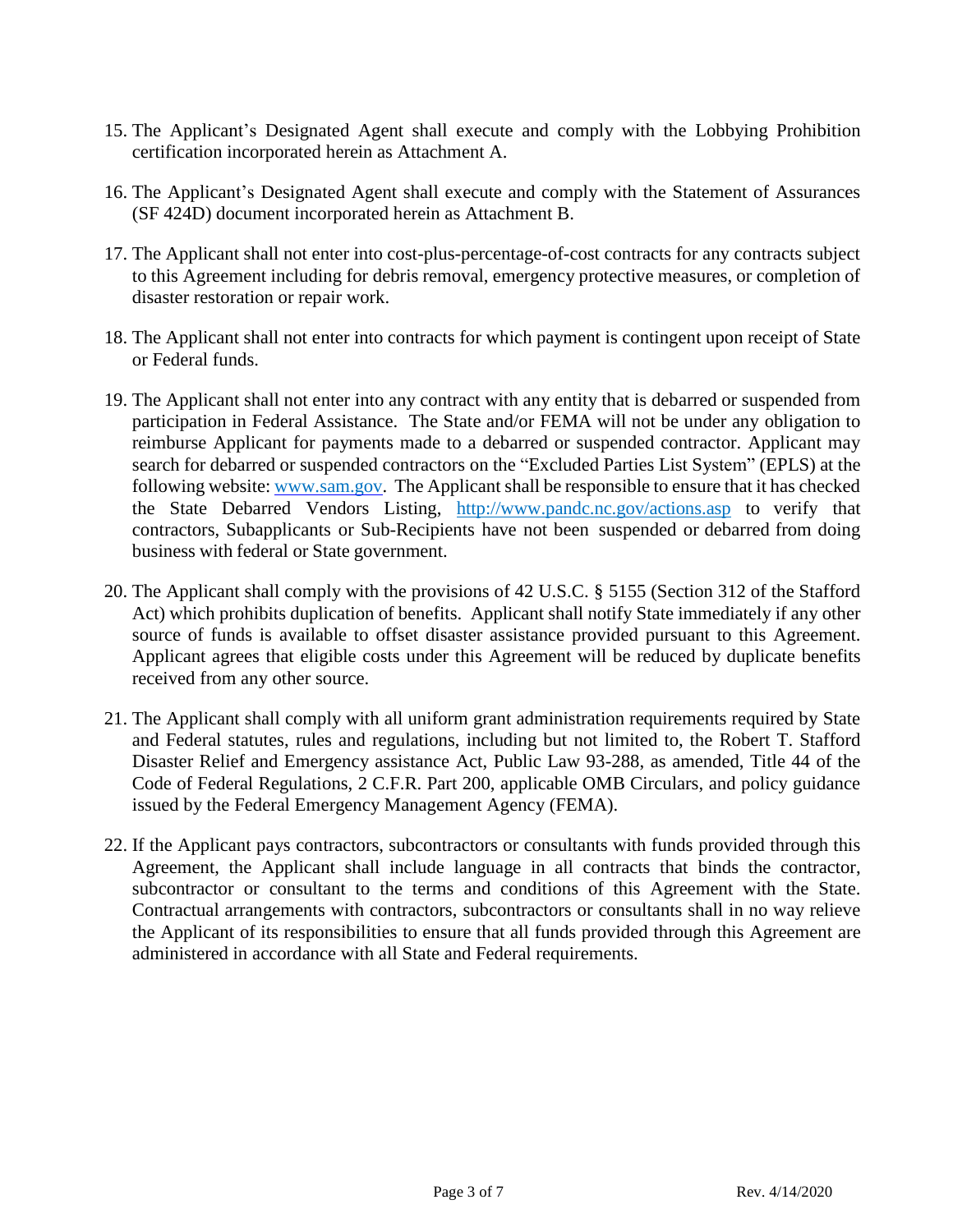#### **FOR THE APPLICANT:**

Applicant's Federal Tax I.D. Typed Name Number (required)

BY:

Date Signature

Title

#### **FOR THE STATE:**

BY:

Date Signature

Typed Name

Title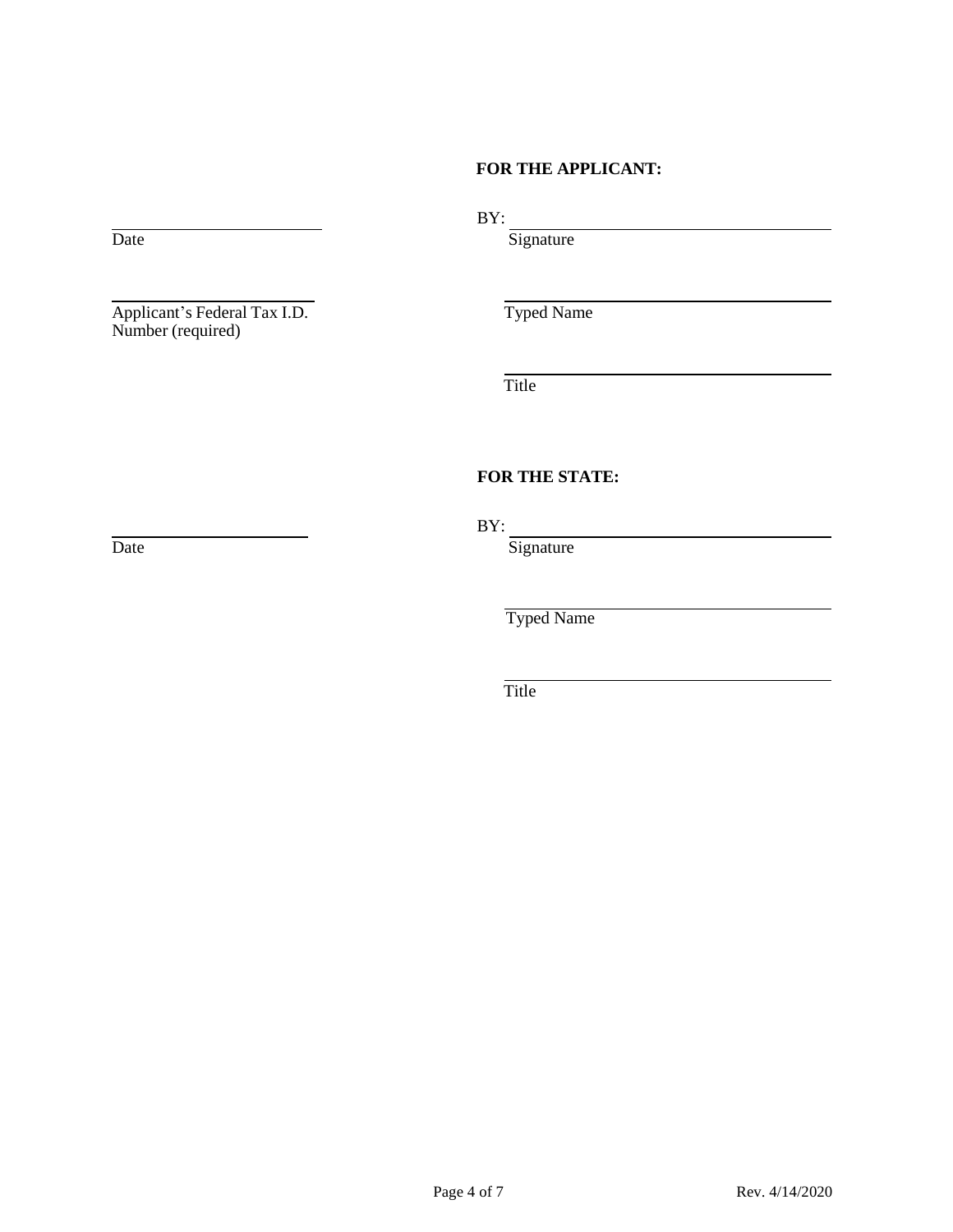### **ATTACHMENT A**

#### LOBBYING PROHIBITION

The undersigned certifies, to the best of his or her knowledge and belief, that:

- (1) No Federal appropriated funds have been paid or will be paid, by or on behalf of the undersigned, to any person for influencing or attempting to influence either directly or indirectly an officer or employee of any State or Federal agency, a member of the N.C. Legislature, a Member of Congress, an officer or employee of Congress, or an employee of a Member of Congress in connection with the awarding of any Federal contract, the making of any Federal grant, the making of any Federal loan, the entering into of any cooperative agreement, and the extension, continuation, renewal, amendment, or modification of any Federal contract, grant, loan, or cooperative agreement.
- (2) If any funds other than Federal appropriated funds have been paid or will be paid to any person for influencing or attempting to influence an officer or employee of any agency, a Member of Congress, an officer or employee of Congress, or an employee of a Member of Congress in connection with this Federal contract, grant, loan or cooperative agreement, the undersigned shall complete and submit Standard Form-LLL. "Disclosure Form to Report Lobbying," in accordance with its instructions.
- (3) The undersigned shall require that the language of this certification be included in the award documents for all sub-awards at all tiers (including subcontracts, sub-grants, and contracts under grants, loans, and cooperative agreements) and that all recipients of funds under this Agreement shall certify and disclose accordingly.

This certification is a material representation of fact upon which reliance was placed when this transaction was made or entered into. Submission of this certification is a prerequisite for making or entering into this transaction imposed by section 1352, title 31, U.S. Code. Any person who fails to file the required certification shall be subject to a civil penalty of not less than \$10,000 and not more than \$100,000 for each failure.

Name of Applicant

BY:

Signature of Applicant's Designated Agent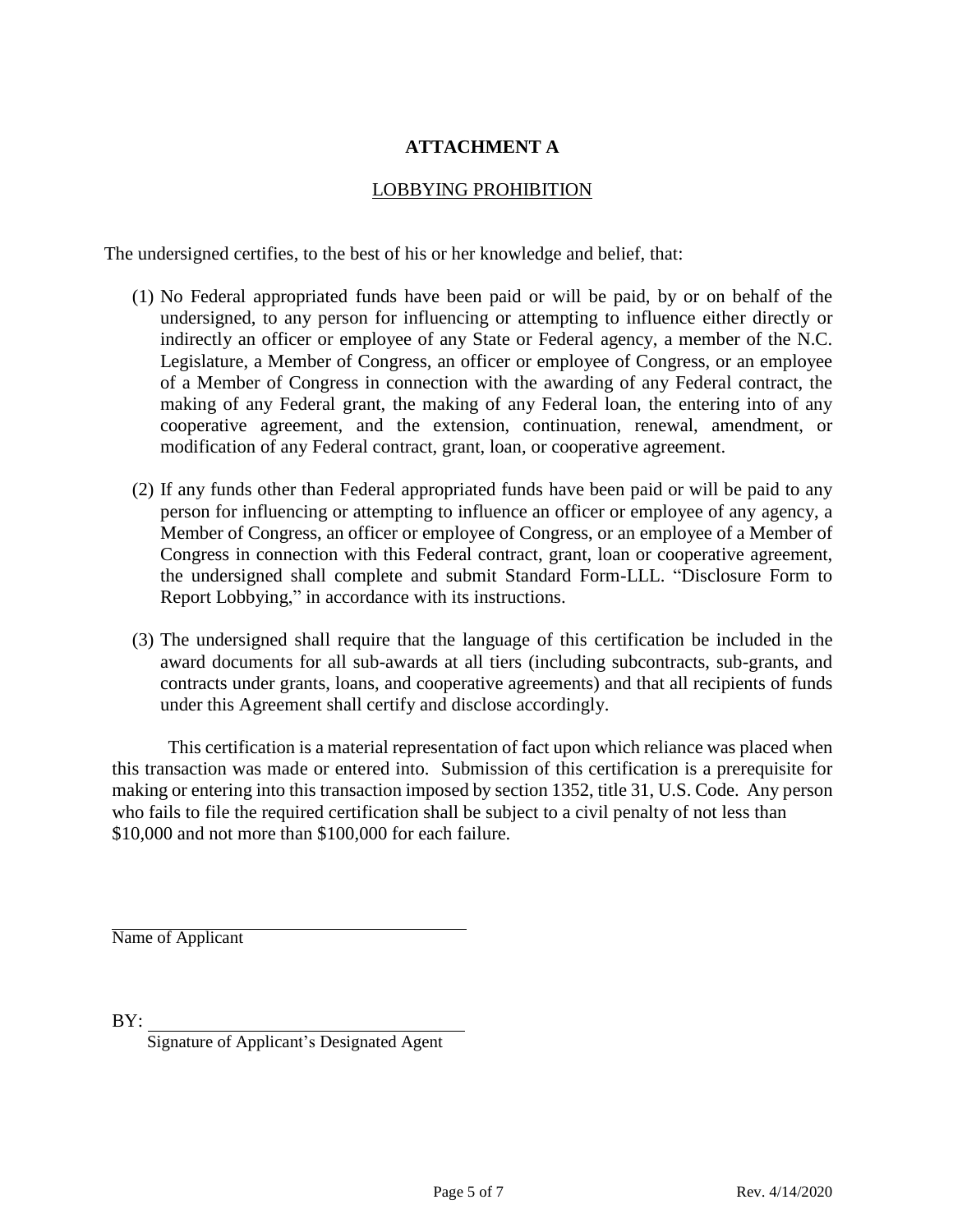### **ATTACHMENT B**

#### **ASSURANCES-CONSTRUCTION PROGRAMS**

Public reporting burden for this collection of information is estimated to average 15 minutes per response, including time for reviewing instructions, searching existing data sources, gathering and maintaining the data needed, and completing and reviewing the collection of information. Send comments regarding the burden estimate or any other aspect of this collection of information, including suggestions for reducing this burden, to the Office of Management and Budget, Paperwork Reduction Project (0348-0042), Washington DC 20503

#### **PLEASE DO NOT RETURN YOUR COMPLETED FORM TO THE OFFICE OF MANAGEMENT AND BUDGET. SEND IT TO THE ADDRESS PROVIDED BY THE SPONSORING AGENCY**

**NOTE:** Certain of these assurances may not be applicable to your project or program. If you have questions, please contact the Awarding Agency. Further, certain Federal assistance awarding agencies may require applicants to certify to additional assurances. If such is the case, you will be notified.

As the duly authorized representative of the applicant, I certify that the applicant:

- 1. Has the legal authority to apply for Federal assistance, and the institutional, managerial and financial capability (including funds sufficient to pay the non-Federal share of the project costs) to ensure proper planning, management and completion of the project described in this application.
- 2. Will give the awarding agency, the Comptroller General of the United States and, if appropriate, the State, through any authorized representative, access to and the right to examine all records, books, papers, or documents related to the assistance; and will establish a proper accounting system in accordance with generally accepted accounting standards or agency directives.
- 3. Will not dispose of, modify the use of, or change the terms of the real property title, or other interest in the site and facilities without permission and instructions from the awarding agency. Will record the Federal interest in the title of real property in accordance with awarding agency directives and will include a covenant in the title of real property acquired in whole or in part with Federal assistance funds to assure non-discrimination during the useful life of the project.
- 4. Will comply by the requirements of the assistance awarding agency with regard to the drafting, review and approval of construction plans and specifications.
- 5. Will provide and maintain competent and adequate engineering supervision at the construction site to ensure that the complete work conforms with the approved plans and specifications and will furnish progress reports and such other information as may be required by the assistance awarding agency or State.
- 6. Will initiate and complete the work within the applicable time frame after receipt of approval of the awarding agency.
- 7. Will establish safeguards to prohibit employees from using their positions for a purpose that constitutes or presents the appearance of personal or organizational conflict of interest, or personal gain.
- 8. Will comply with the Intergovernmental Personnel Act of 1970 (42 U.S.C. §§ 4728-2763) relating to prescribed standards for merit systems for programs funded under one of the 19 statutes or regulations specified in Appendix A of OPM's Standards for a Merit System of Personnel Administration (5 C.F.R. 900, Subpart F).
- 9. Will comply with the Lead-Based Paint Poisoning Prevention Act (42 U.S.C. § 4801 et seq.) which prohibits the use of lead-based paint in construction or rehabilitation of residence structures.
- 10. Will comply with all Federal statures relating to nondiscrimination. These include but are not limited to: (a) Title VI of the Civil Rights Act of 1964 (P.L. 88-352) which prohibits discrimination on the basis of race, color or national origin; (b) Title IX of the Education Amendments of 1972, as amended (20 U.S.C. §§ 1681, 1683, and 1685-1686), which prohibits discrimination on the basis of sex; (c) Section 504 of the Rehabilitation Act of 1973, as amended (29 U.S.C. § 794), which prohibits discrimination on the basis of handicaps; (d) the Age Discrimination Act of 1975, as amended (42 U.S.C. §§ 6101-6107), which prohibits discrimination on the basis of age; (e) the Drug Abuse Office and Treatment Act of 1972 (P.L. 92-255), as amended, relating to nondiscrimination on the basis of drug abuse; (f) the Comprehensive Alcohol Abuse and Alcoholism Prevention, Treatment and Rehabilitation Act of 1970 (P.L. 91-616), as amended relating to nondiscrimination on the basis of alcohol abuse or alcoholism; (g) §§ 523 and 527 of the Public Health Service Act of 1912 (42 U.S.C. §§ 290dd-3 and 290ee-3), as amended relating to confidentiality of alcohol and drug abuse patient records; (h) Title VIII of the Civil Rights Act of 1968 (42 U.S.C. § 3601 et seq.), as amended relating to nondiscrimination in the sale, rental, or financing of housing; (I) any other nondiscrimination provisions in the specific statute(s) under which application for Federal assistance is being made; and, (j) the requirements of any other nondiscrimination statute(s) which may apply to the application.